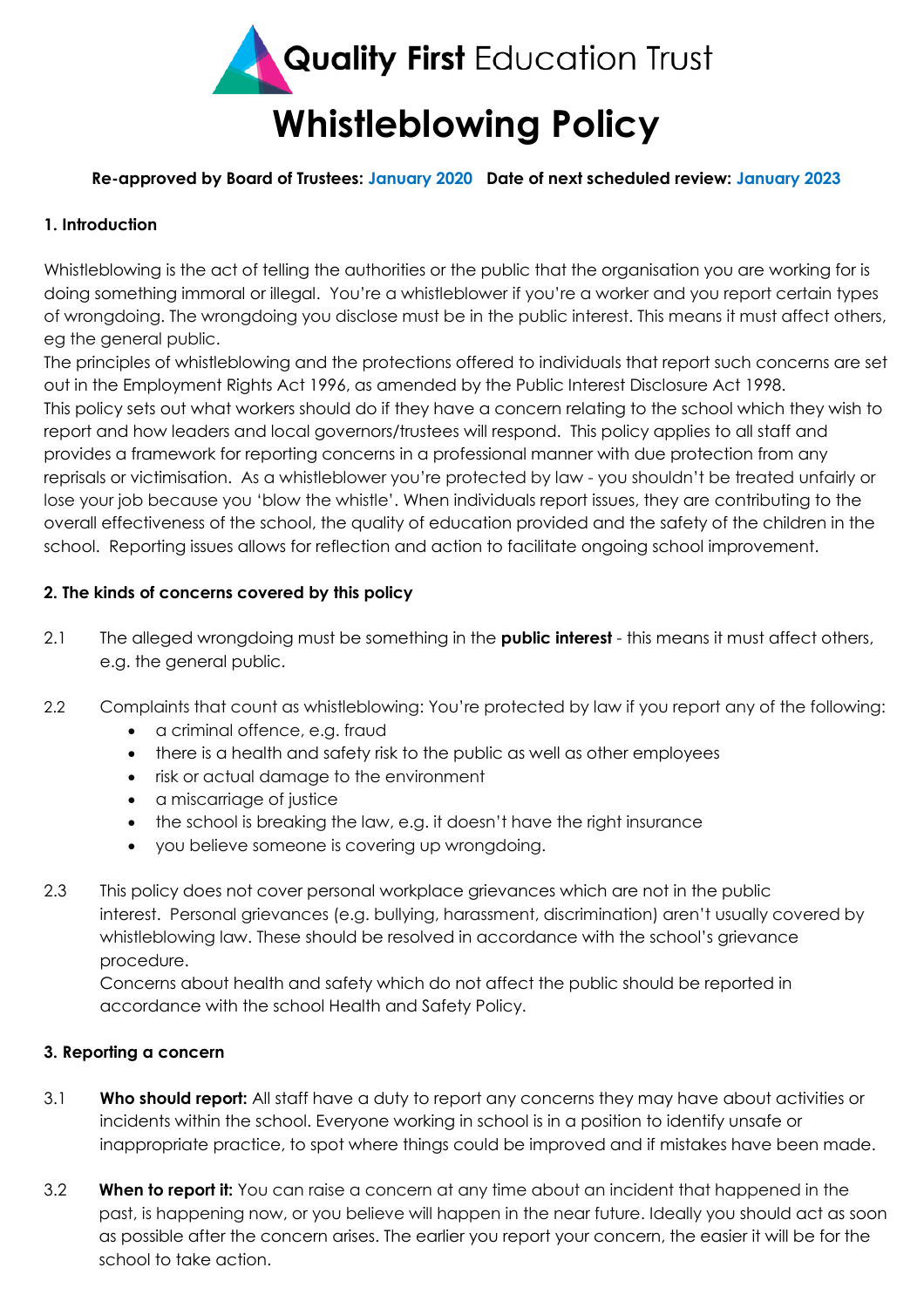- 3.3 **Who to report it to:** We encourage staff to raise concerns within the school in order for those in leadership and governance positions to respond. The leadership team and governors/trustees cannot take action if they are not made aware of things that may be going wrong.
	- The first point of contact for any concern is your line manager.
	- If your concerns relate to your line manager, then you may instead wish to report these to a more senior manager or the headteacher.
	- Concerns about the headteacher should be reported to the chair of the local governing body.
	- Concerns about the local governing body may be raised with the chair of trustees.

 Concerns about the trustees may be raised with the Regional Schools Commissioner. Note: If you choose to report your concerns to the media, then in most cases you will lose your rights under whistleblowing legislation.

- 3.4 **What to report:** You should make a note of your concerns with as much detail as possible. You are not expected to prove the truth of any allegations but you will need to demonstrate to the person you report to that there are sufficient grounds for your concern.
- 3.5 **How to report it:** Concerns may be raised verbally or in writing. It is easier for the school to investigate concerns if you raise these directly, as they can then ask you questions to clarify the issues raised. You can raise concerns anonymously but the school may not be able to investigate properly if you have not provided all the information needed and will also not be able to tell you the outcome. If you do decide to raise your concern anonymously, you may do this in writing to the head or chair of the local governing body, marked 'in confidence for the addressee only'.
- 3.6 **Confidentiality:** As a whistleblower you're protected by law, however it is recognised that in some circumstances staff may wish to report issues confidentially. You can ask for confidentiality when raising your concern and if so the school will make every effort to protect your identity. Depending on the nature of your concern, and the action required in response, this may not always be possible. For example, an investigation process may reveal the source of the information and a statement by you may be required as evidence.
- 3.7 Do not try to investigate your concerns personally and do not approach or accuse individuals directly. It is essential that appropriate reporting procedures are followed to maintain the integrity and confidentiality of any future investigation or proceedings.

# **4. How the school will respond**

- 4.1 The school will identify an appropriate individual or committee to discuss your concerns with you and identify what action, if any, is needed in response. Remember that discussing your concerns is not the same as accepting or rejecting them. You may be asked to provide further information.
- 4.2 The allocated individual will write to you within **10 working days of receipt of your complaint** to acknowledge receipt, indicate how they propose to deal with the matter, provide an estimate of how long it may take to provide a final response, tell you whether initial enquiries have been made and tell you whether further investigations are needed or if not why not.
- 4.3 Any meetings with you can be held off the school site if you wish. You have the right to be accompanied at such meetings by your trade union representative or a work colleague (who is not involved in the area of concern) if you so wish.
- 4.4 The allocated individual will decide the most appropriate way to deal with your concern and will keep you informed of the action they take but may not be able to provide you with detail if there is a need to keep the confidence of other people and/or proceedings. Action could include: